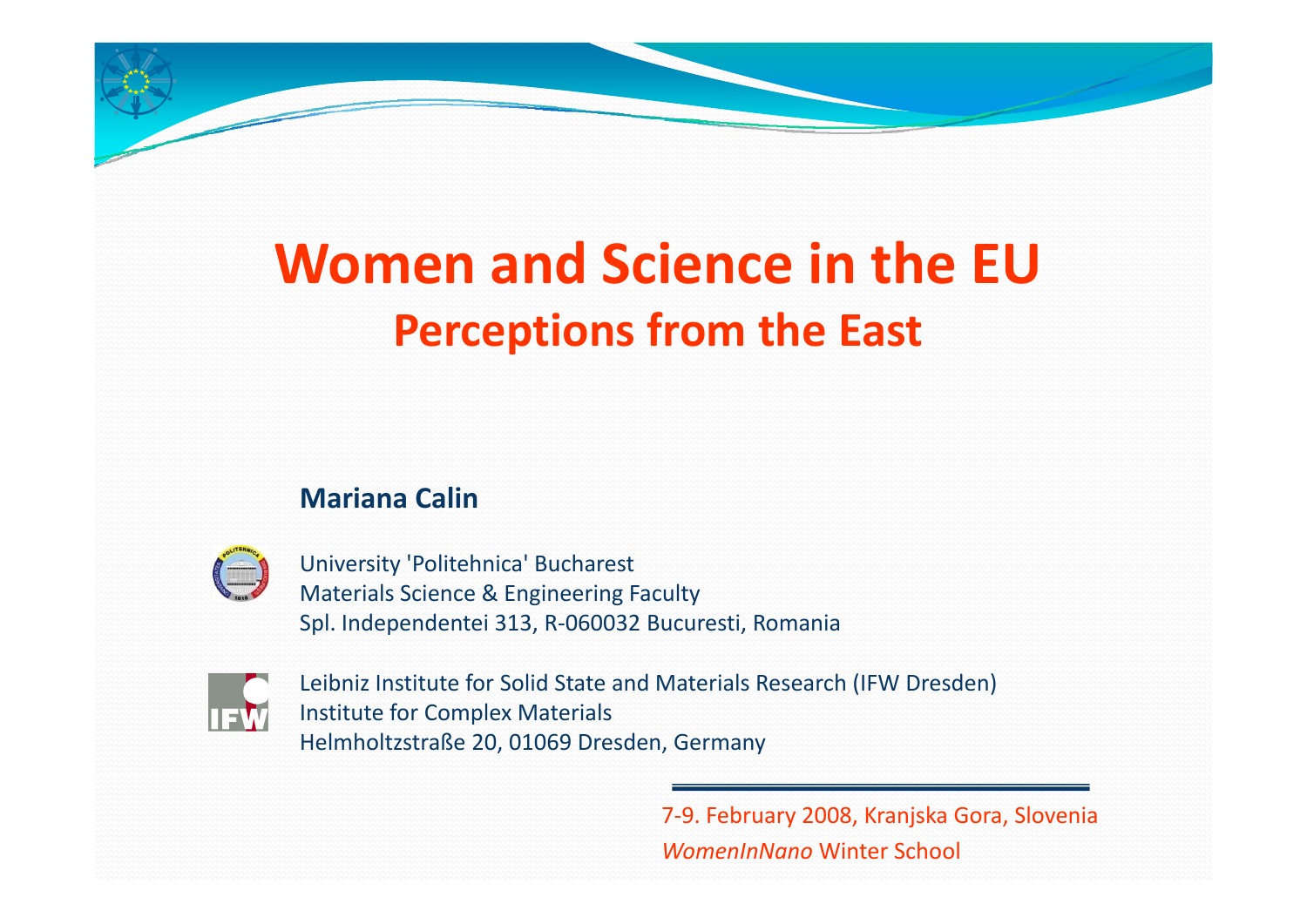# **Outline**

**1. Promoting gender equality in science in the EU** 

- **2. Keys cause for concern**
- **3. Women and Science in Romania**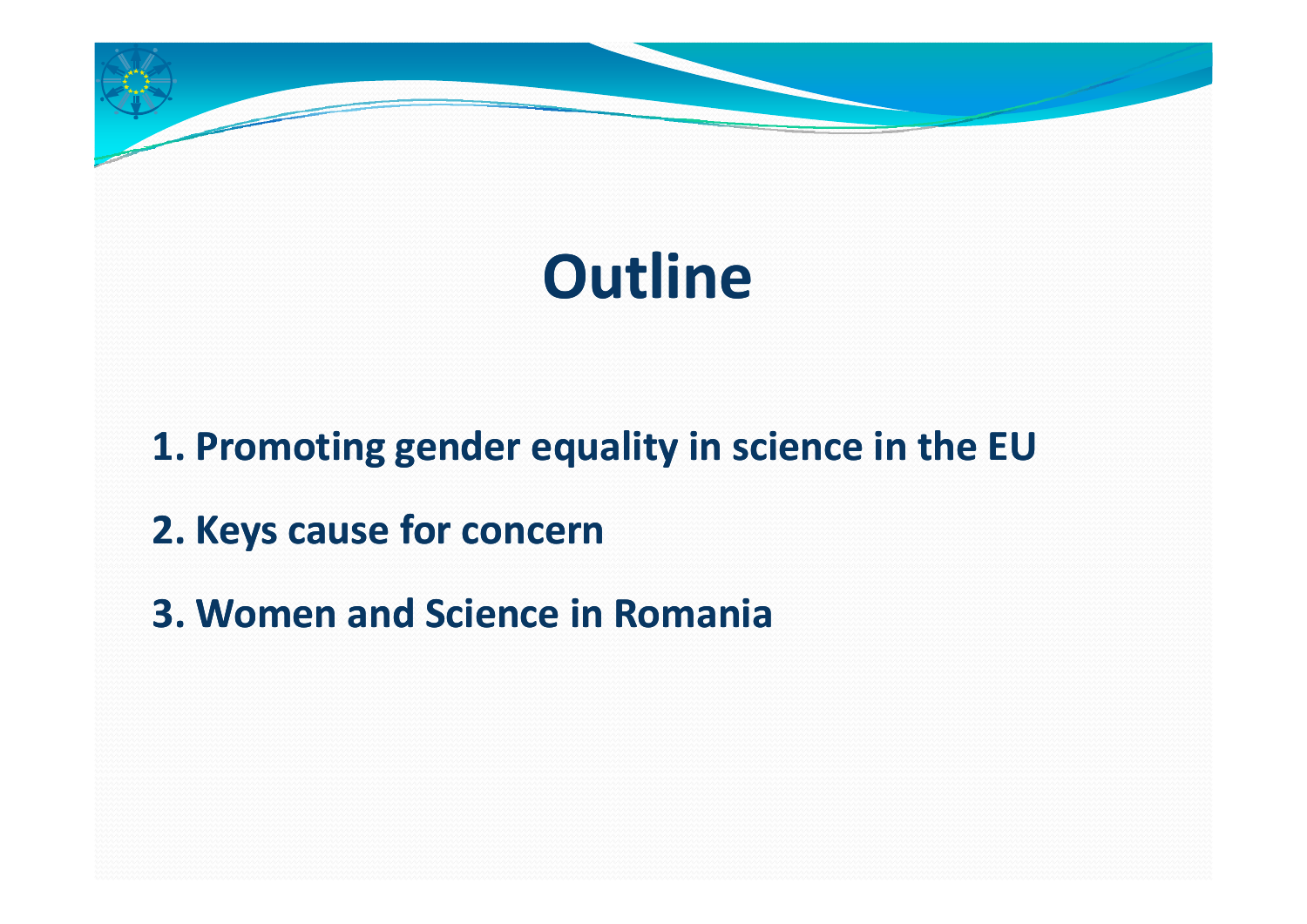# **1. Promoting gender equality in science in the EU**

Promoting equality of women and men in science – essential condition for building the strong ERA.

• Treaty of Amsterdam (1997): equal opportunities between women and men / one of the European's Union objectives.

• Women and science ‐ Mobilising women to enrich European Research (Feb. 1999): the severe under‐representation of women in science ‐ action plan to promote gender equality in science.

What is the position of women in science?

How can ...

...institutions that employ and promote scientists open up more to women?

- ...fairness be assured in funding and assessing research?
- ...women have <sup>a</sup> more active role in shaping science and scientific policy?

...stereotypes be challenged?

...sex‐disaggregated statistics and equality indicators be developed?

**research** *by, for* **and** *about* **women!**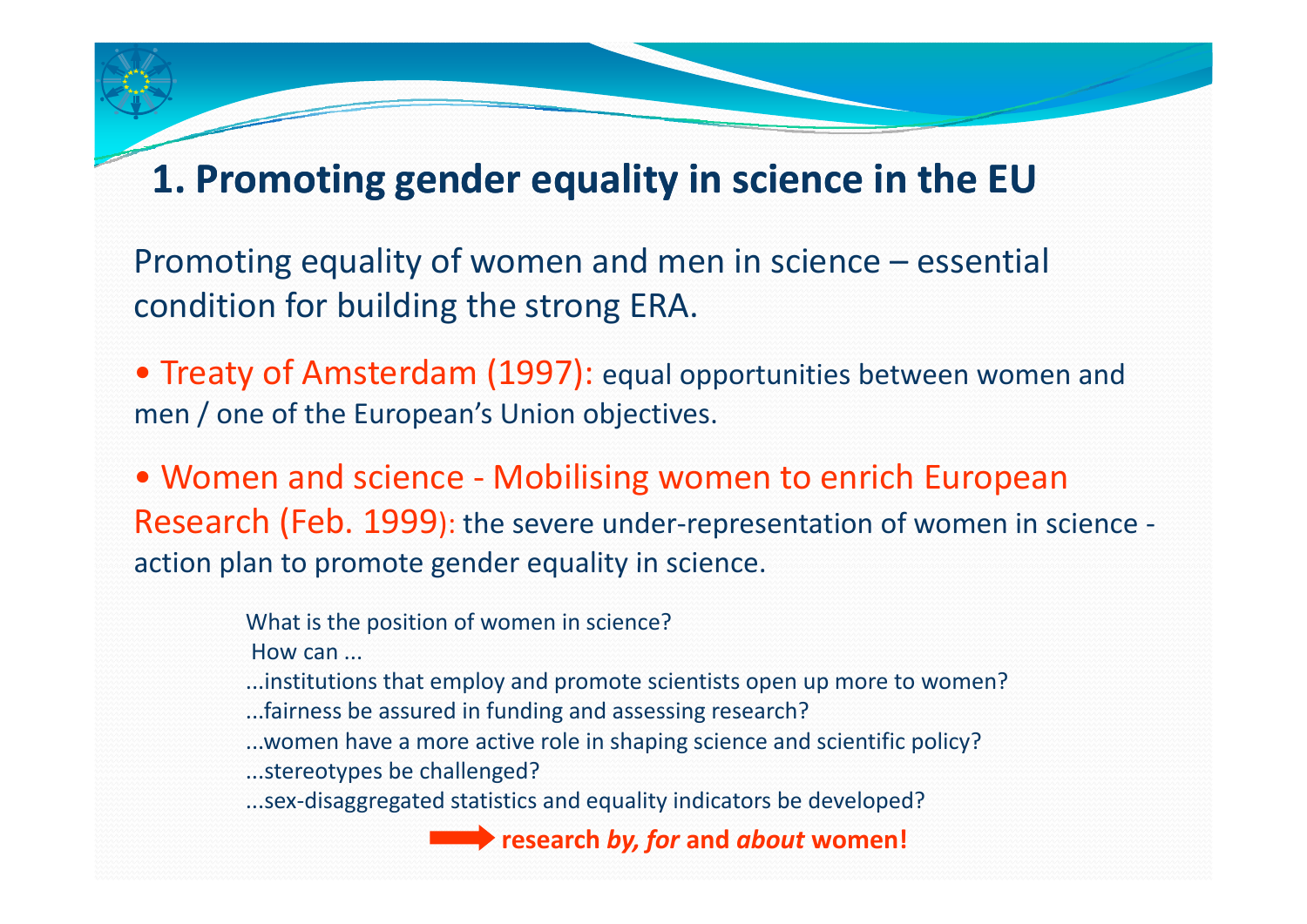• European Technology Assessment Network (ETAN) on Women and Science (Nov. 1999) Members of the FTAN

EC Report \*‐ Promoting excellence through mainstreaming gender equality  $*$  (2000)

Working Group on Womer and Science present their report to Philippe Busquin Commissioner for Research

Photo: European Commission Audiovisual Library



#### • Helsinki Group on Women and Science (2000)

#### *Mandate:*

‐ to promote discussion and exchange of experiences on measures and policies devised and implemented at local, regional and European level

‐ to provide sex‐disaggregated statistics and develop gender sensitive indicators.

#### **national reports on the situation of women scientists**

#### *Results:*<u>LANDARDA ARADARAN ARADA</u>

 not very favourable situation of women in scientific research ‐ a lack of gender balance in decision making about science policy ‐ considerably diversity among countries (MS vs. As.S).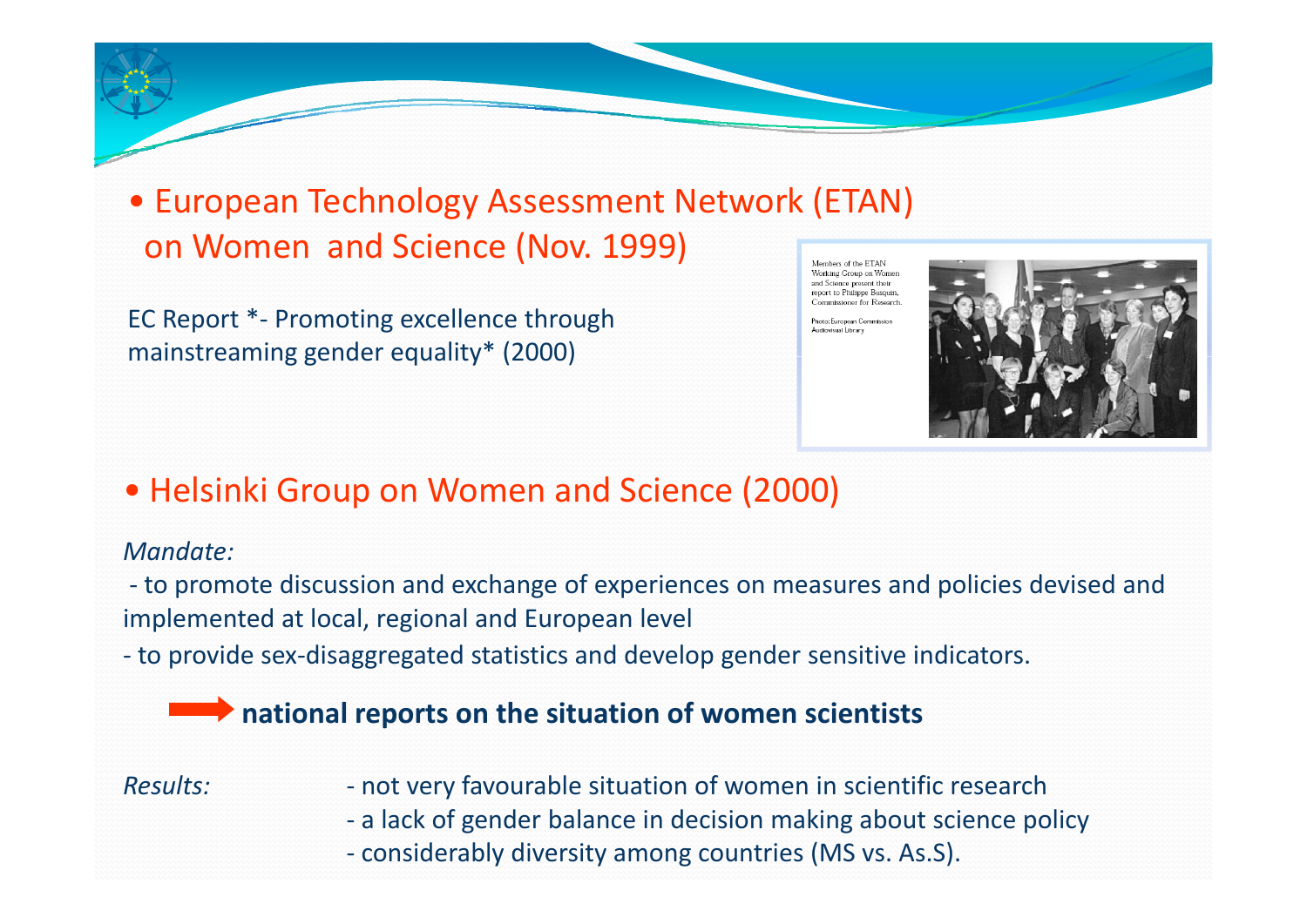## • ENWISE Expert Group ‐ Enlarge the Women and Science Initiative to East (2002)

*Mandate:* to examine the situation in the Central and Eastern European countries and the Baltic states.

*Results*: Report (Sept. 2004): "Waste of talents: Turning private struggles into <sup>a</sup> public issue – Women and Science in the ENWISE countries"





Higher proportions of women among researchers in the ENWISE countries than there are among the Member States.

‐ Influence of the specific gender policy implemented in these countries during the communist regime.

‐ The transition period has led to the restructuring of the research systems and can generally be characterized by the sharp decline in funding allocated to science and the decrease of the research population.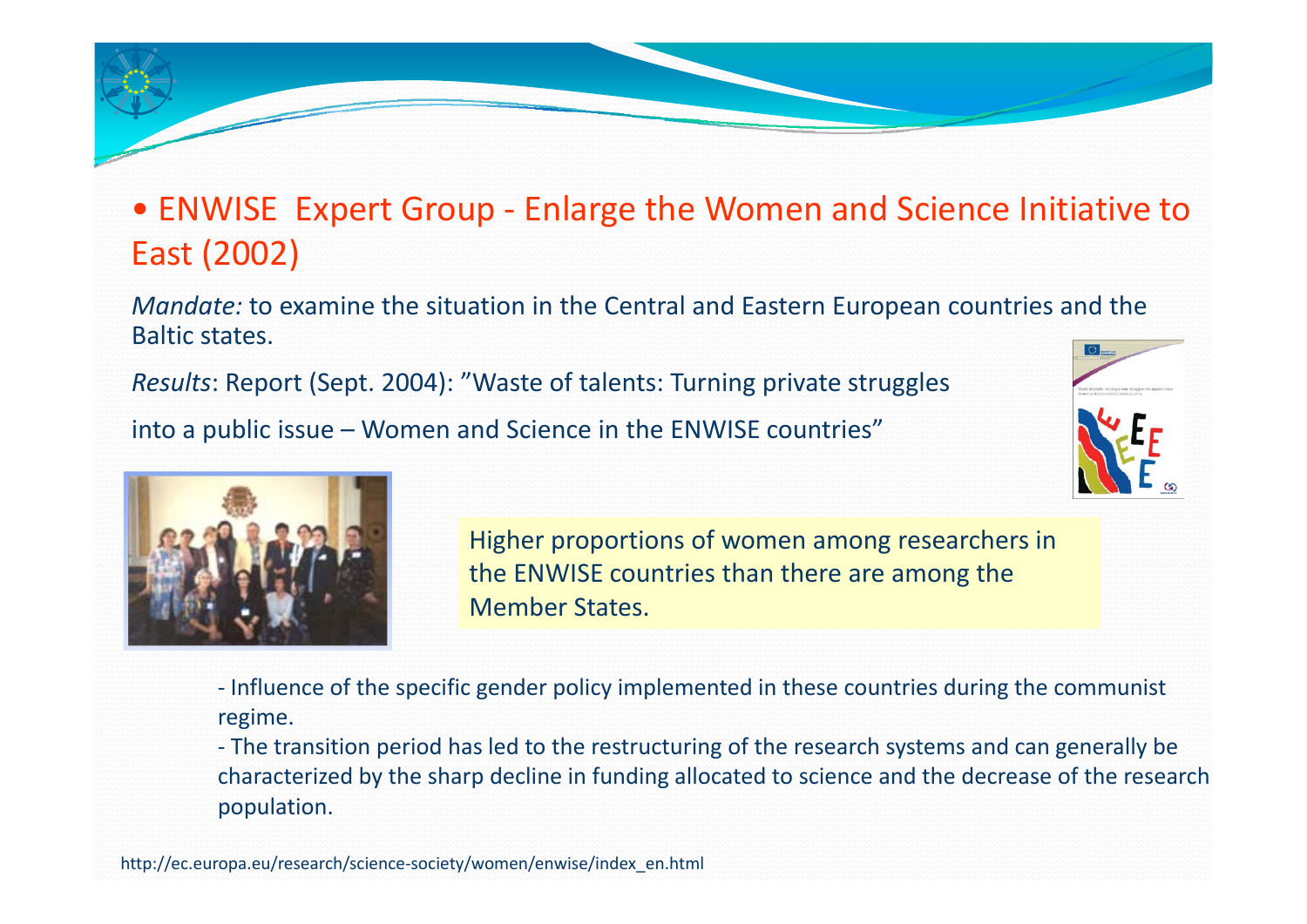# **2. Key cause for concern**

#### **Women are under‐represented in science / research**



EC, Key Figures 2005, "Towards a European Research Area Science, Technology and Innovation" EC, She Figures 2006, "Women and Science – Statistics and indicators"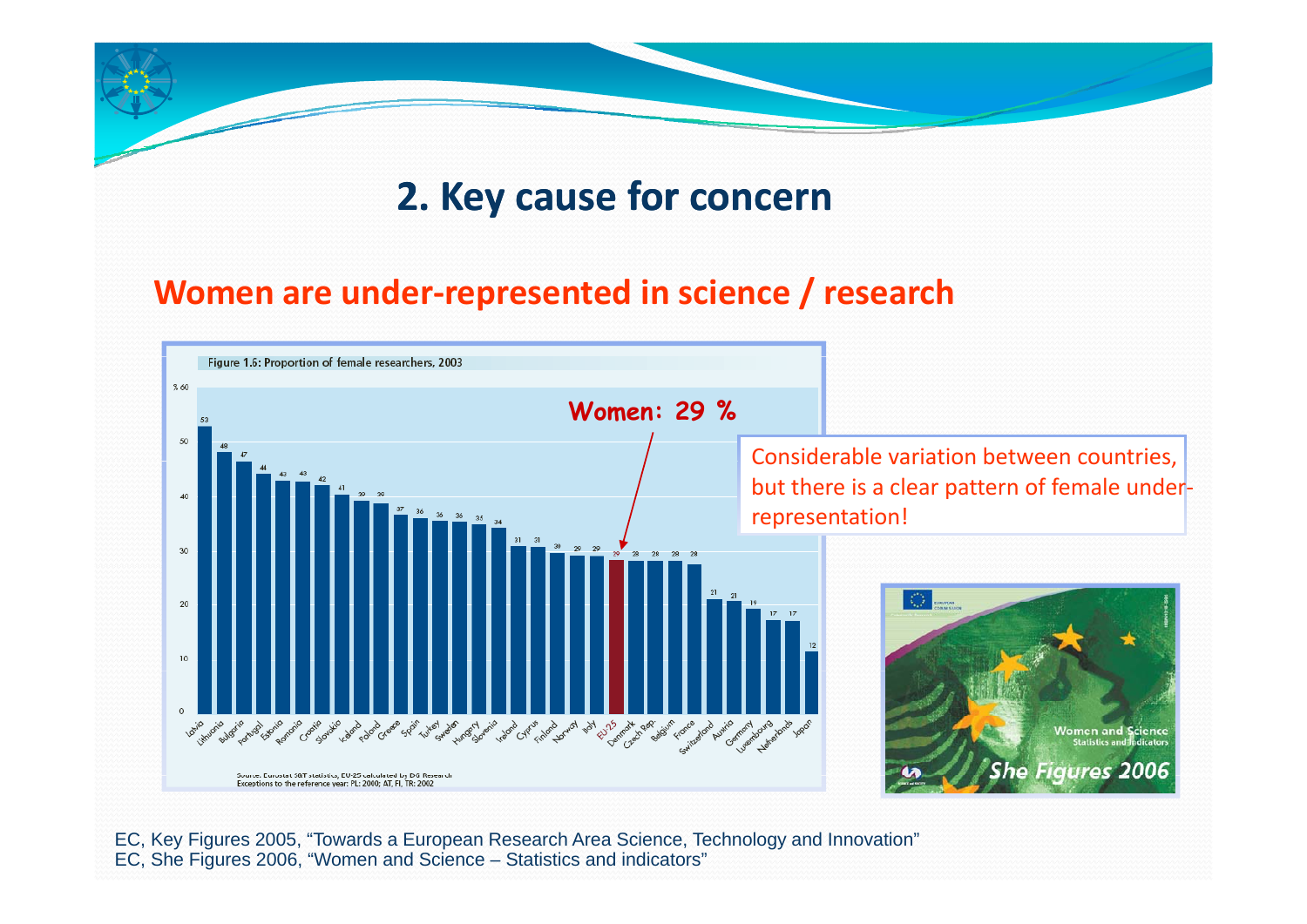#### **A waste of talent and motivation:**

### **'leaky pipeline' phenomenon**

Women are lost from the academic pipeline at <sup>a</sup> greater rate than their male counterparts.



EC – Report on equality between women and men, 2006 ; ISBN 92‐79‐00806‐4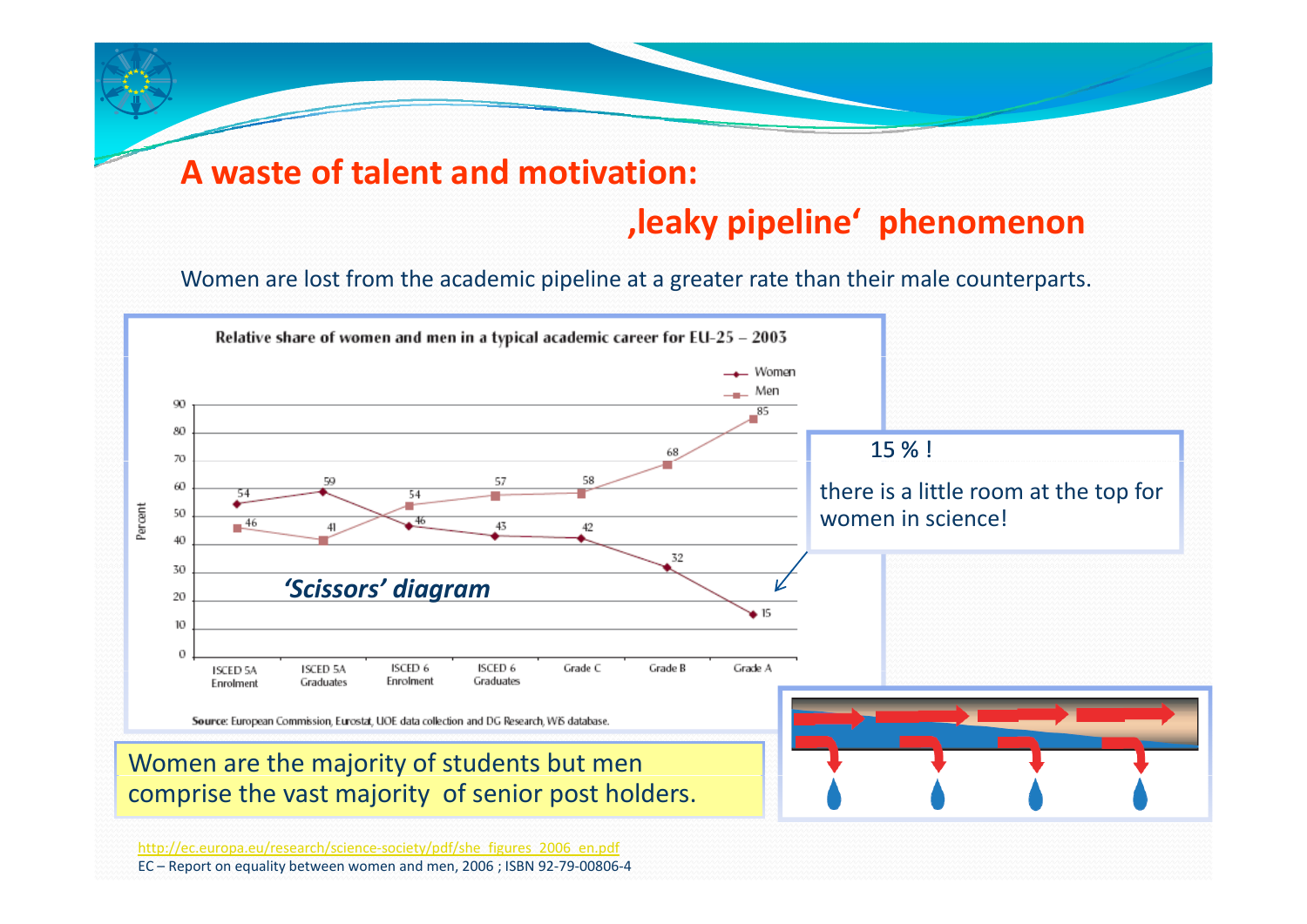





Third European Report on S&T Indicators, 2003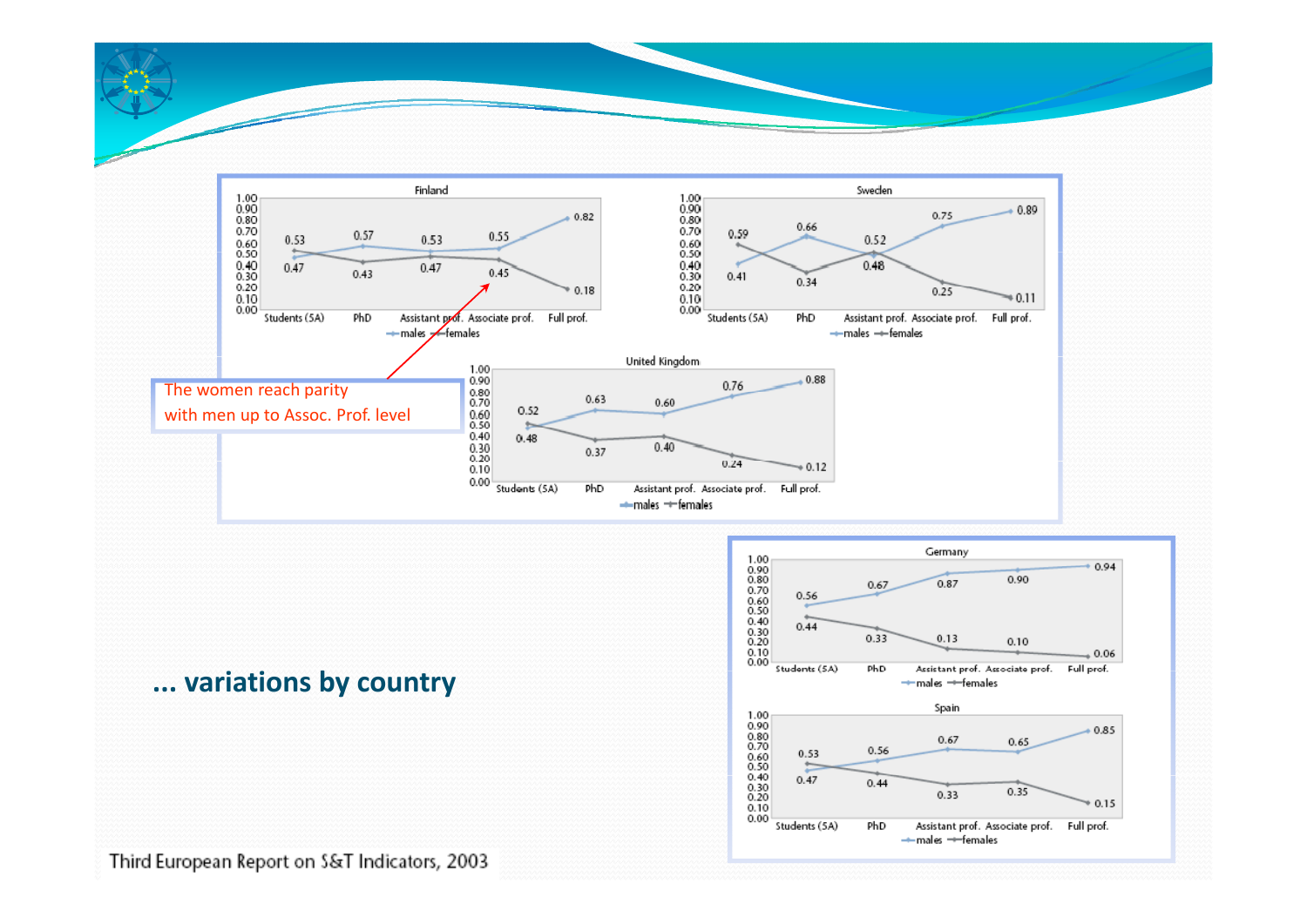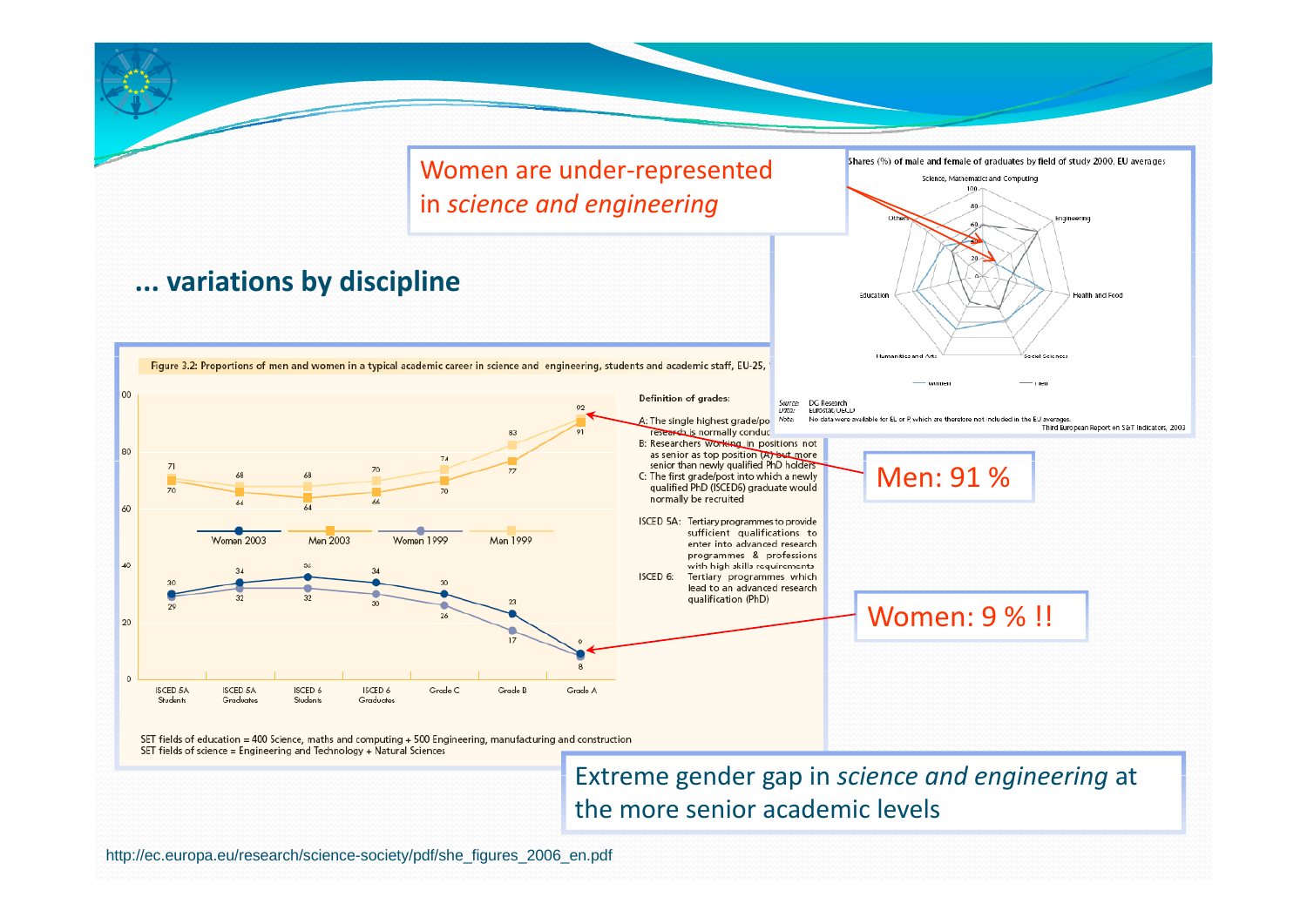# **Why there are so few women in scientific research? Why so many drop out?**

- women's lack of self‐confidence
- lack of information on Science careers
- lack of career opportunities for women
- lack of role models
- a gender pay gap
- barriers at entry level ‐ barriers to recruitment
- gender stereotypes.

Helsinki group Report, http://cordis.europa.eu/improving/women/policies.htm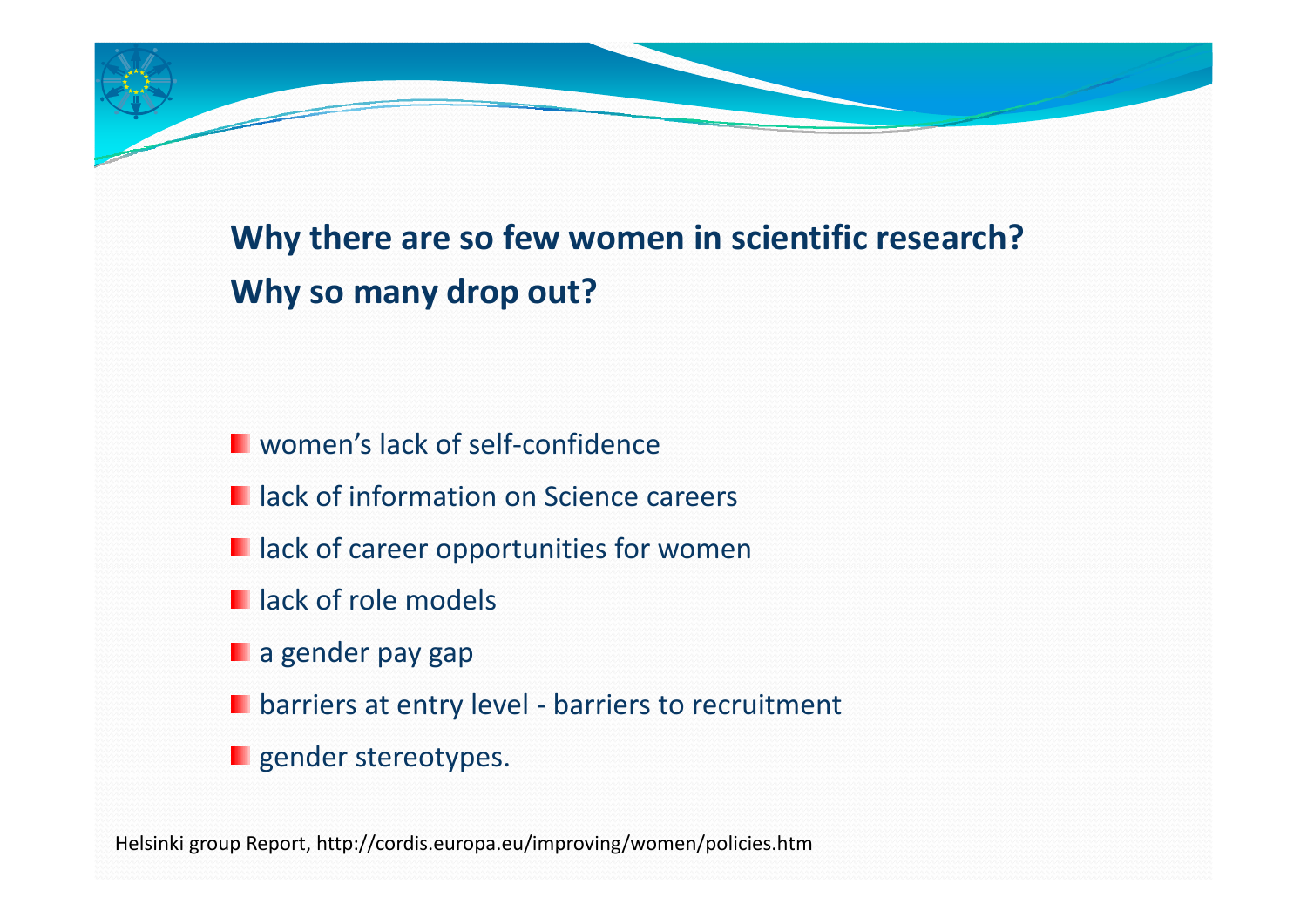#### Positive action measures (Helsinki Group)

The gender gap/differences are so persistent that they will not self‐correct in the foreseeable future.

#### Policy intervention is essential!

#### **Policy points**

Need for .....

#### **Measures**

- networks
- quotas and targets
- systematic, harmonised data on women in science.
- in‐depth studies on processes that lead to gender imbalances.
- more research to understand the 'leaky pipeline' phenomenon.
- role models and mentoring
- research funds and prices
- gender mainstreaming measures / tools (legislation, gender studies, sex-disaggregated

statistics, modernizing human resources management, work/life balance measures....)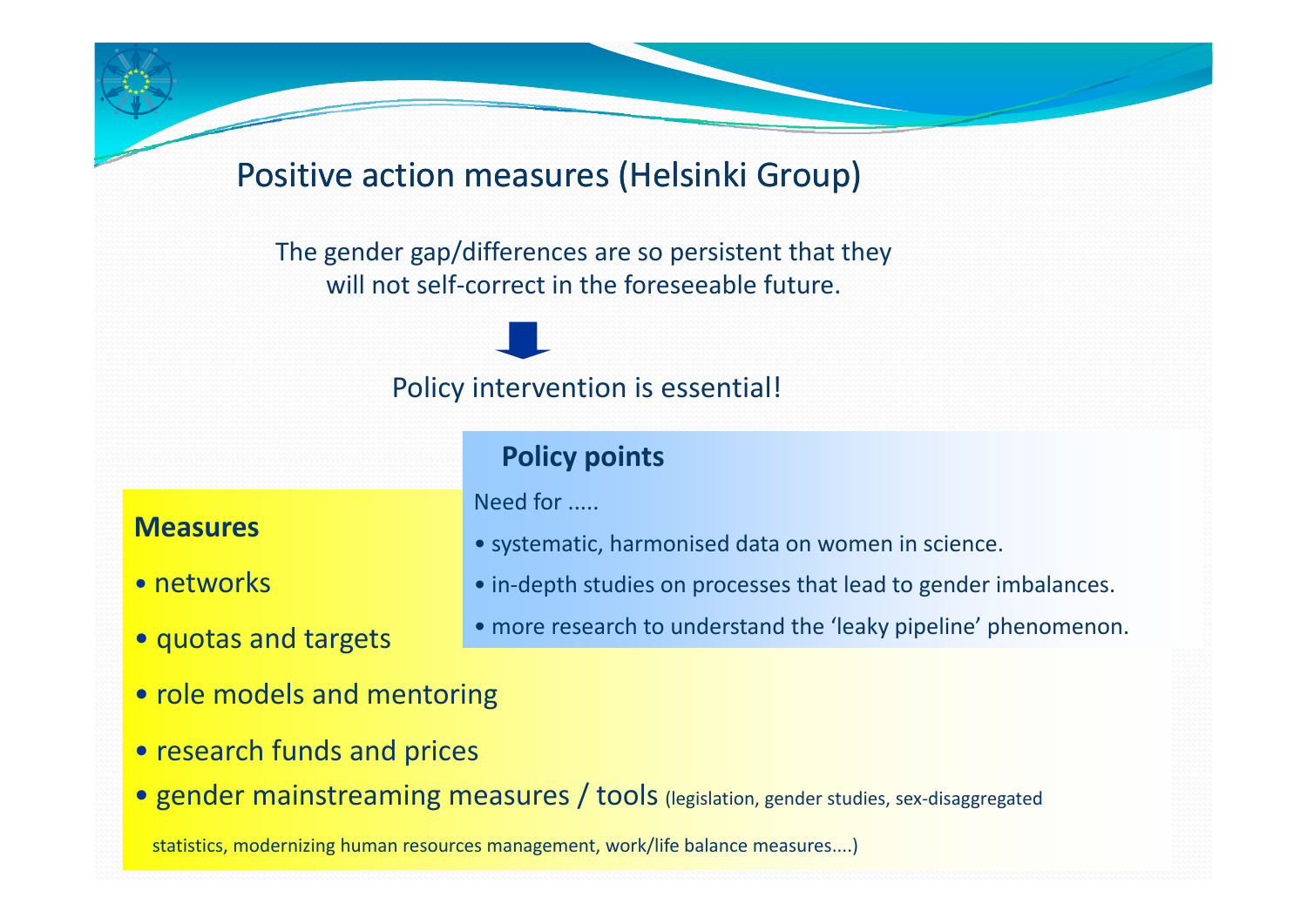# **3. Women and Science in Romania**

Romania joined the European Union on January 1st, **2007**, along with Bulgaria. Together they take the number of EU members to 27.





**Romania <sup>~</sup> 22 mil. inhabitants ‐ 51.2 % female population ‐ 48.8 % male population**

The 45 years of communist regime in Romania were removed in December 1989.

Like other ex‐communist countries, Romania crossed various difficult stages specific to transition economies, and that affected also the scientific research.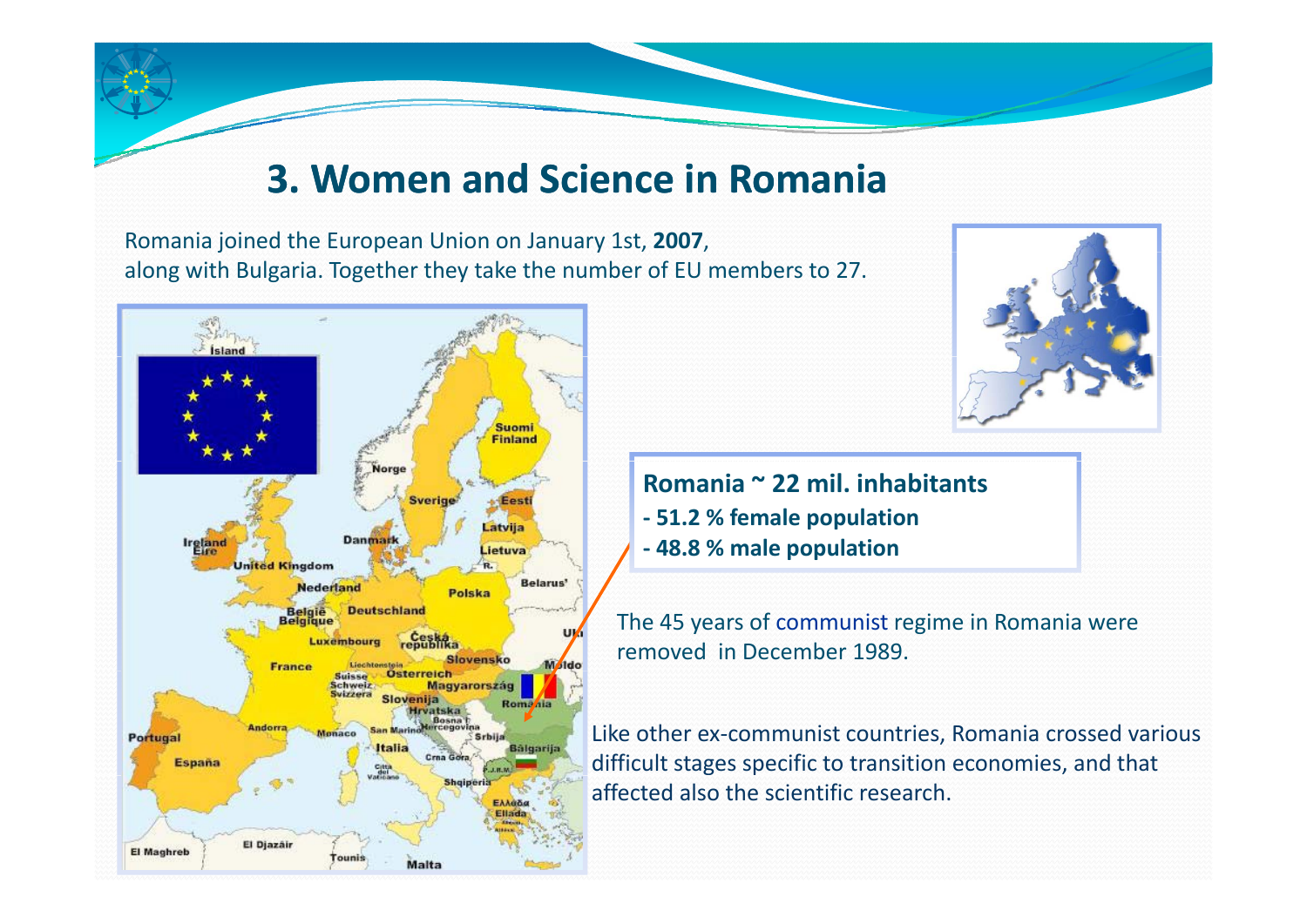#### **... some national statistics (Romania)**

(Source: National Institute of Statistics, Bucharest, http://www.insse.ro)

### **Tertiary education institutions**

Besides the state high education system, numerous private universities have been created and developed.



\*Since 1995/96 academic year, statistical data also include higher education from private institutions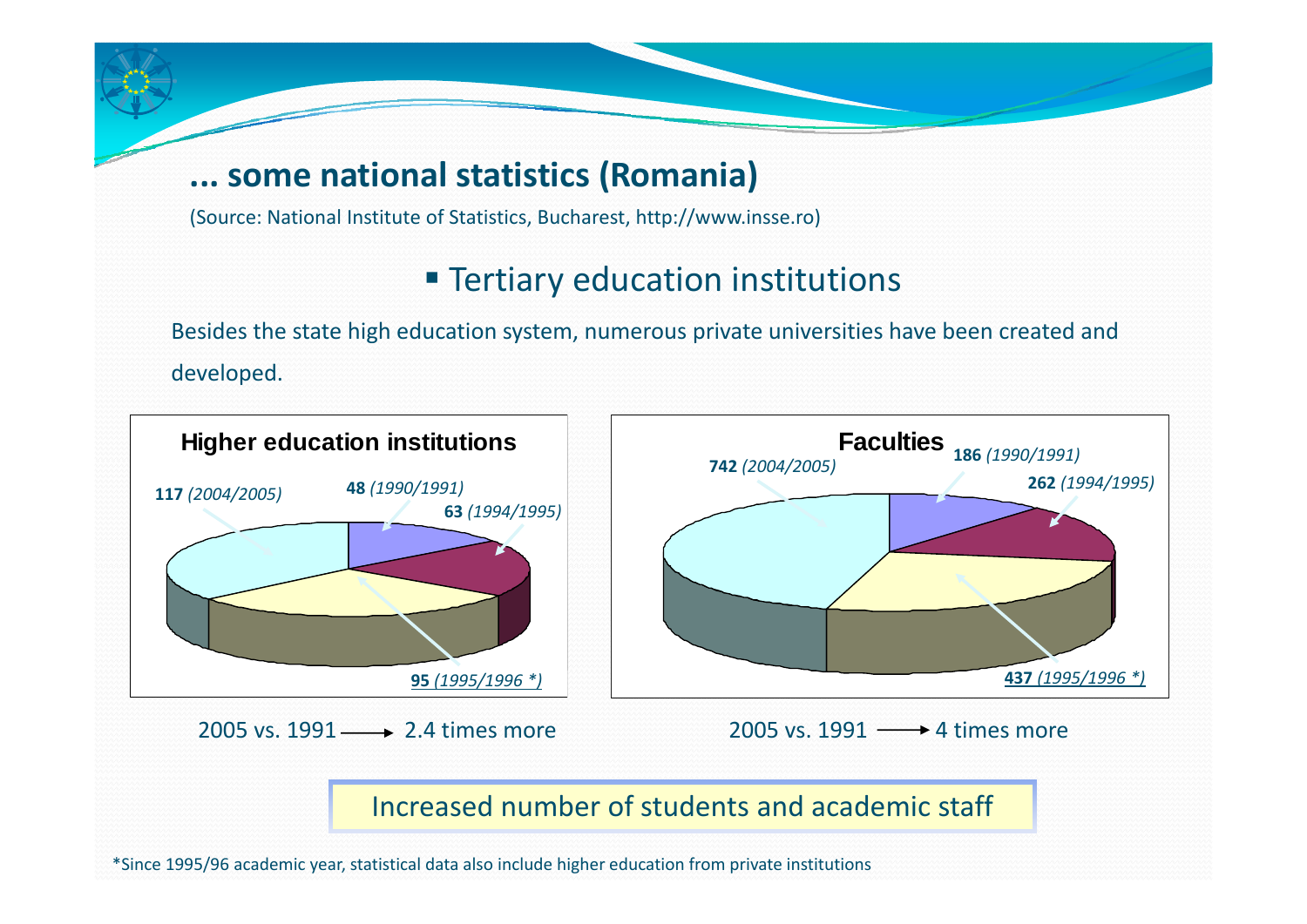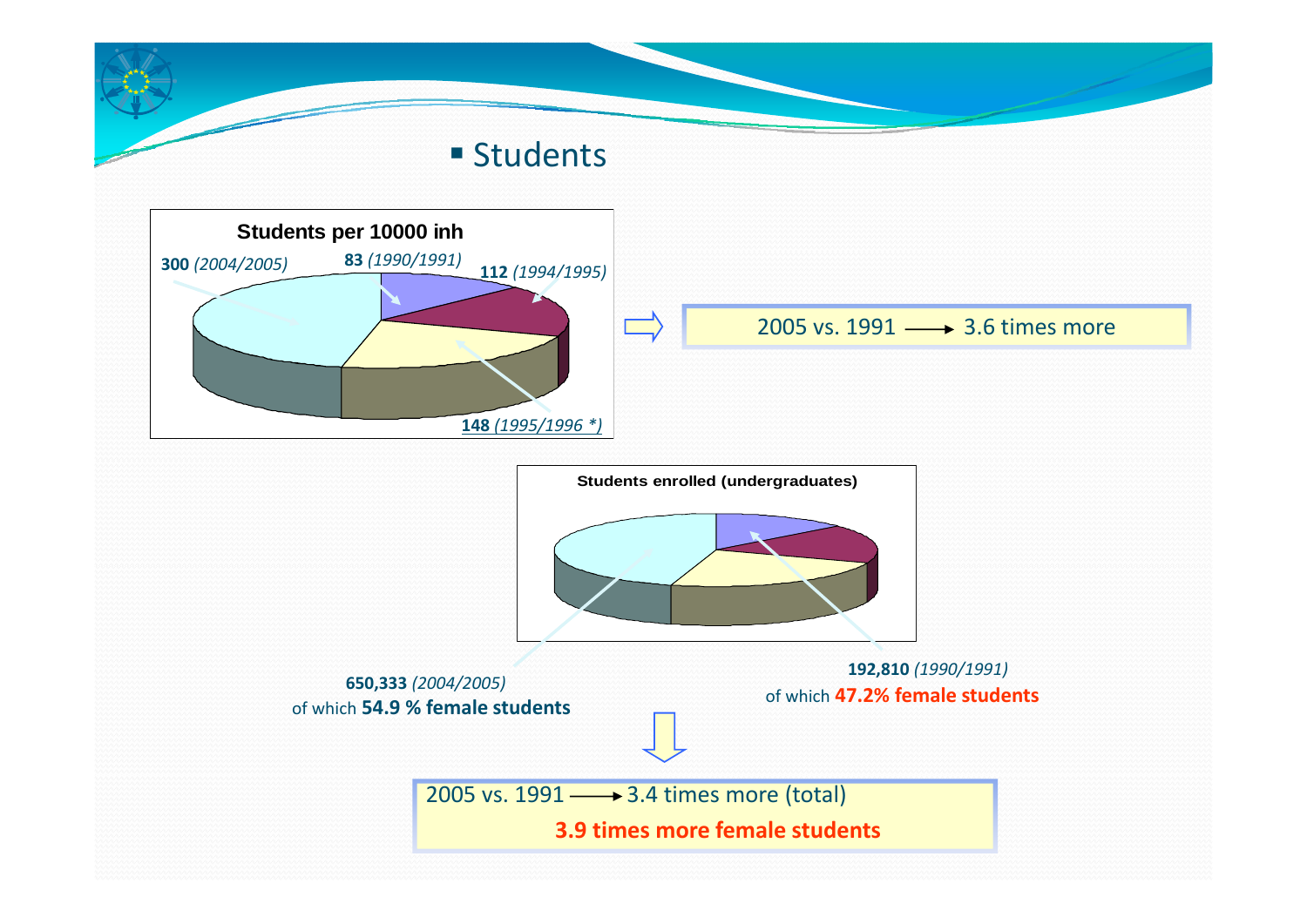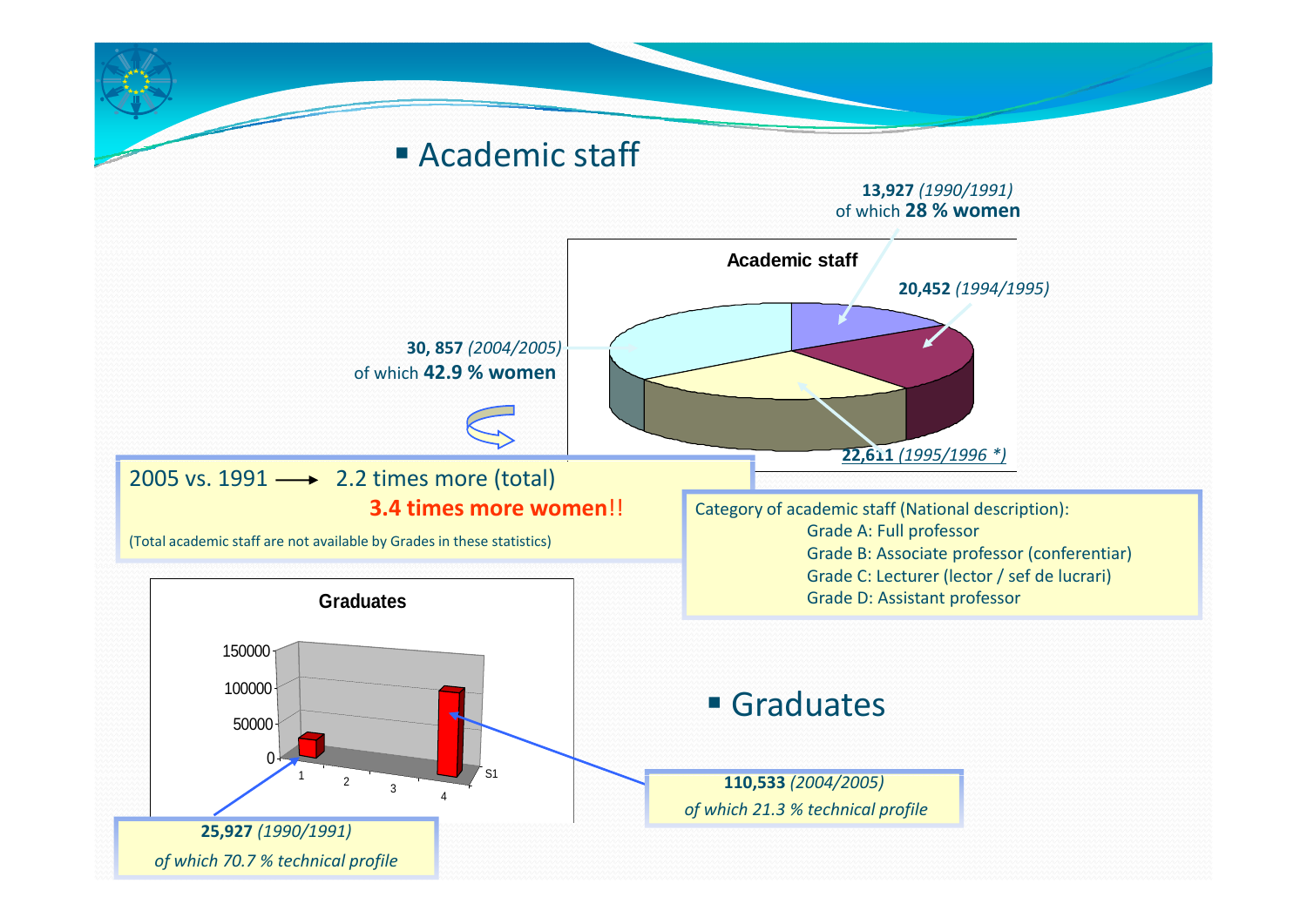#### **Wh t a do the EU st ti ti <sup>a</sup> <sup>s</sup> cs reveal for R i? oman a?**



 The proportion of women among researchers is higher in the new Central and Eastern European member states than in the old member states!

(especially in the US), have led to an outflow of researchers and an increase in the average age of R&D personnel. At present, more than 60% of the research staff is over 40 years old.

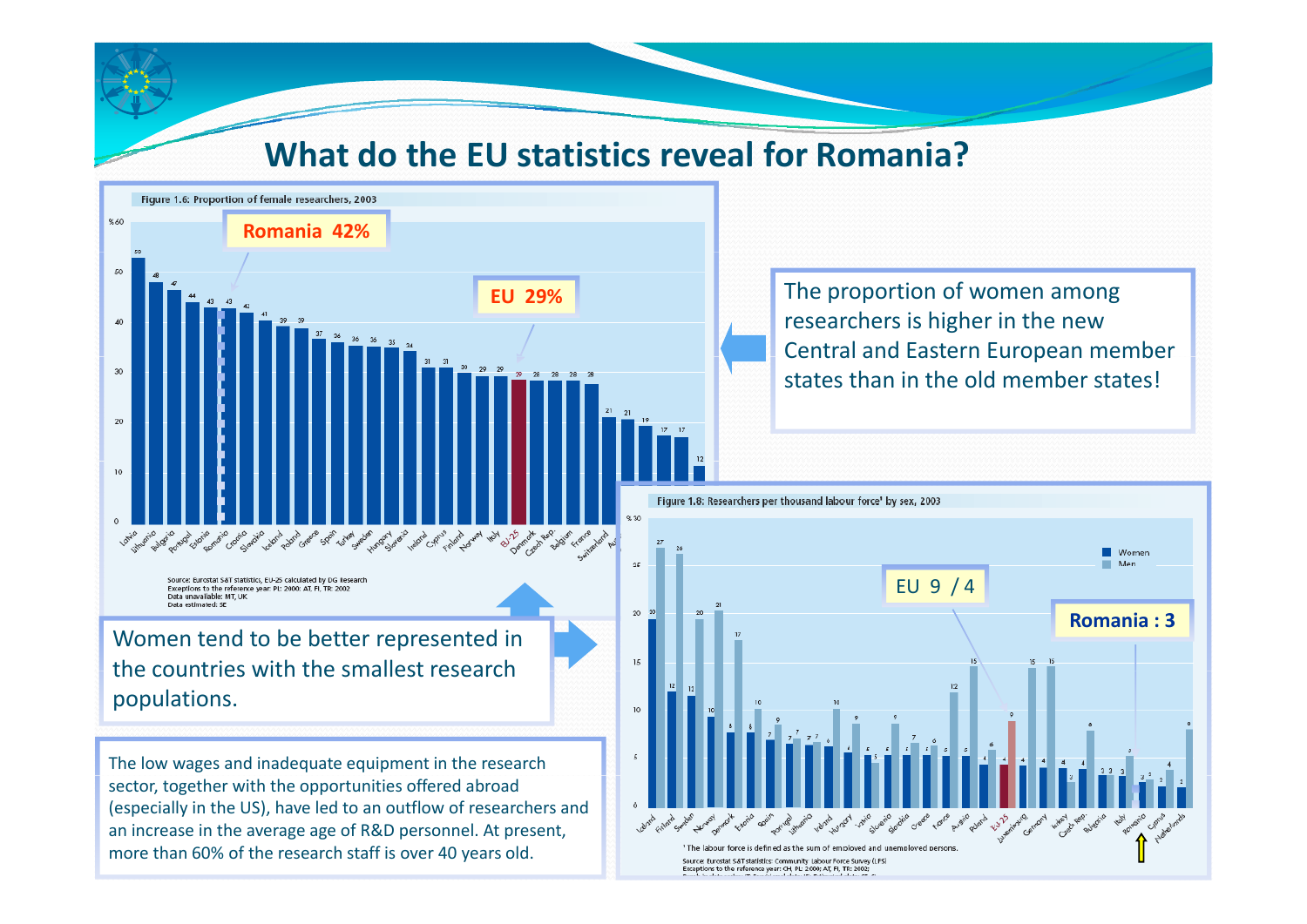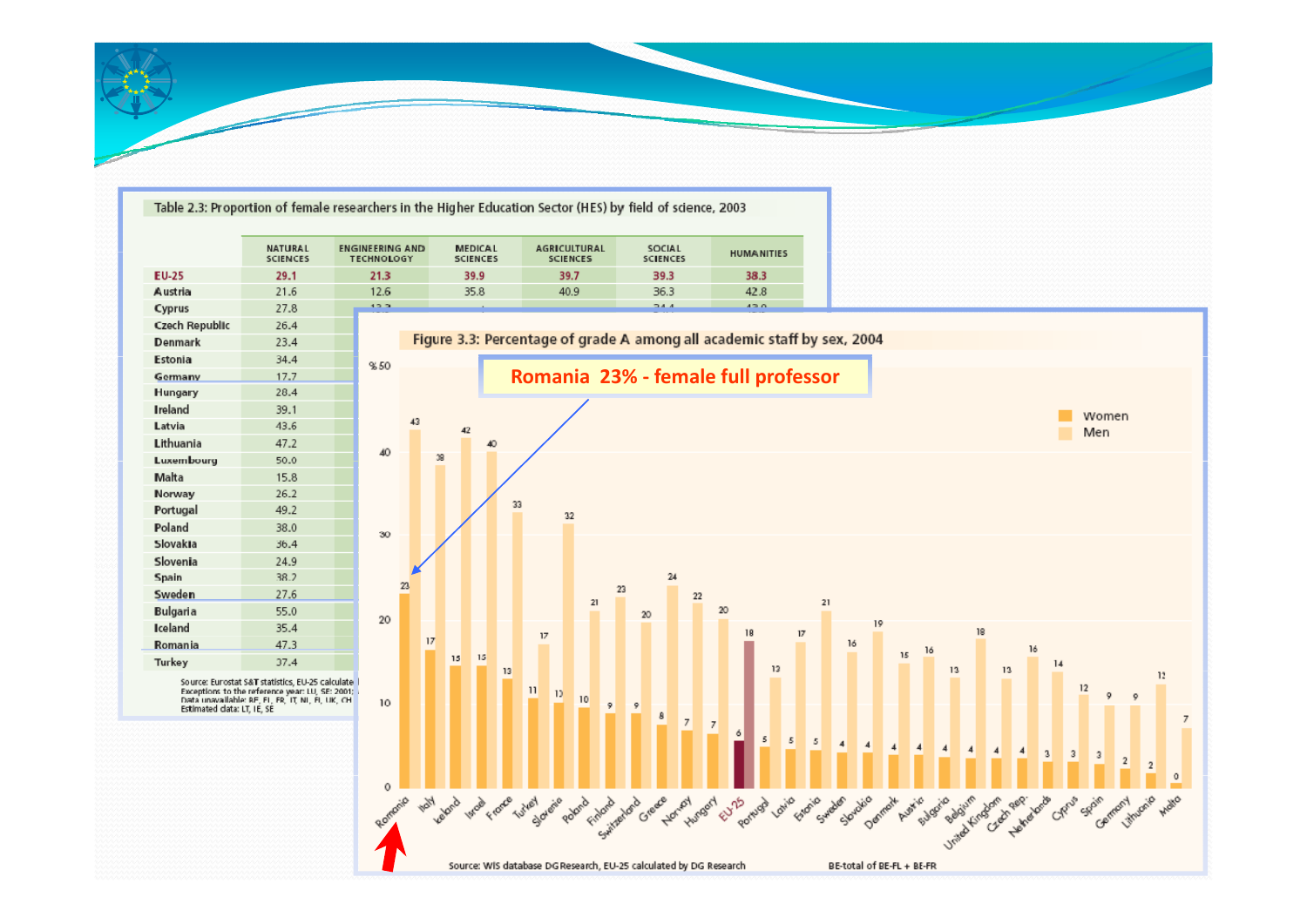